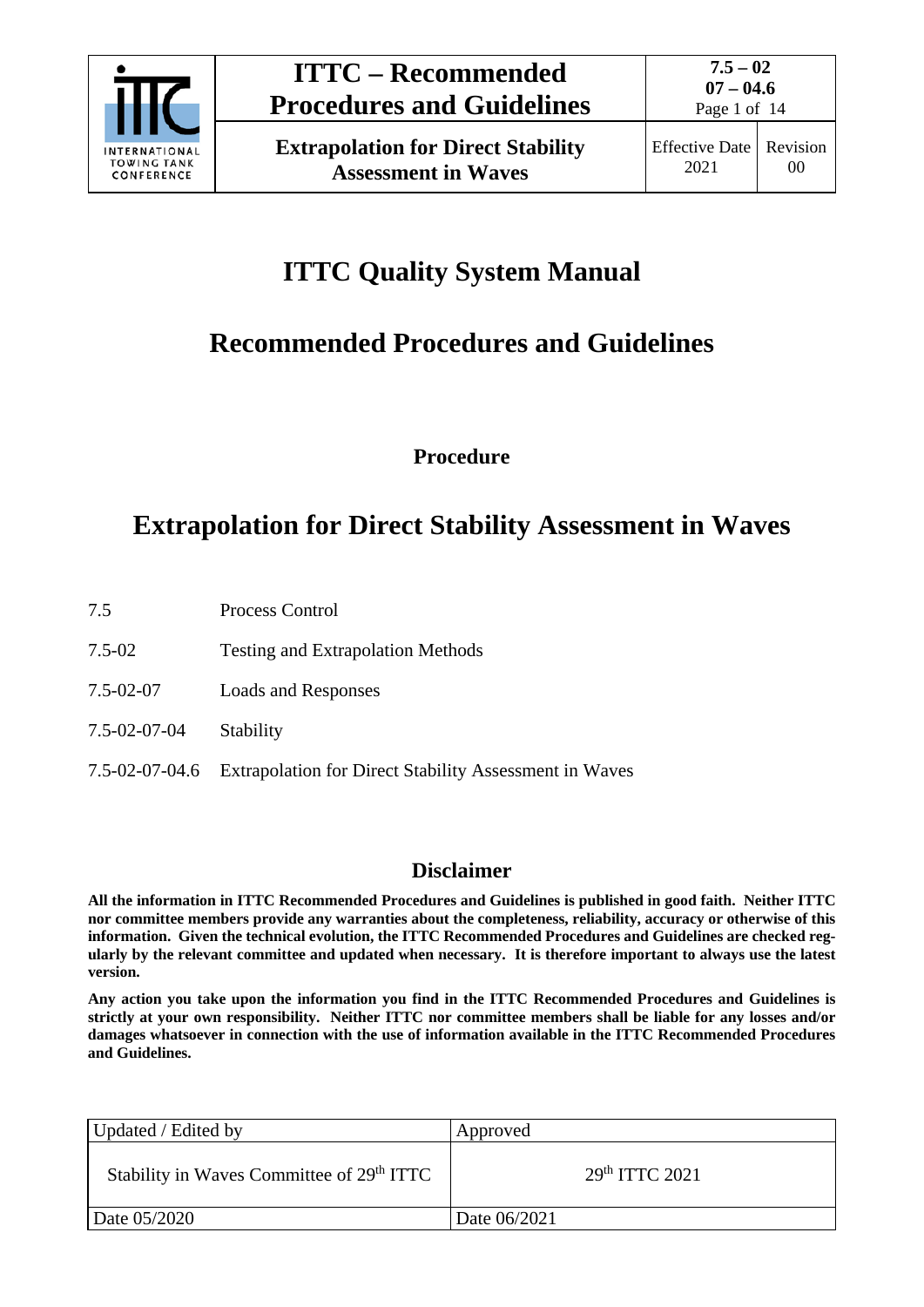

**Extrapolation for Direct Stability Assessment in Waves**

### **Table of Contents**

| 1. PURPOSE OF PROCEDURE3         |
|----------------------------------|
|                                  |
| 2.1 Formulation of the Problem 3 |
| 2.2 Theoretical Background 3     |
| 3. ROLL EXCEEDANCE RATE5         |
|                                  |
|                                  |
|                                  |
| 3.4 Assessment of Uncertainty7   |
|                                  |
|                                  |

| 4.5 Assessment of Uncertainty  10                         |  |
|-----------------------------------------------------------|--|
|                                                           |  |
|                                                           |  |
| APPENDIX A. CALCULATION                                   |  |
|                                                           |  |
| A.2. Results of EPOT Extrapolation 13                     |  |
| A.3. Results of Split-Time/MPM<br><b>Extrapolation 13</b> |  |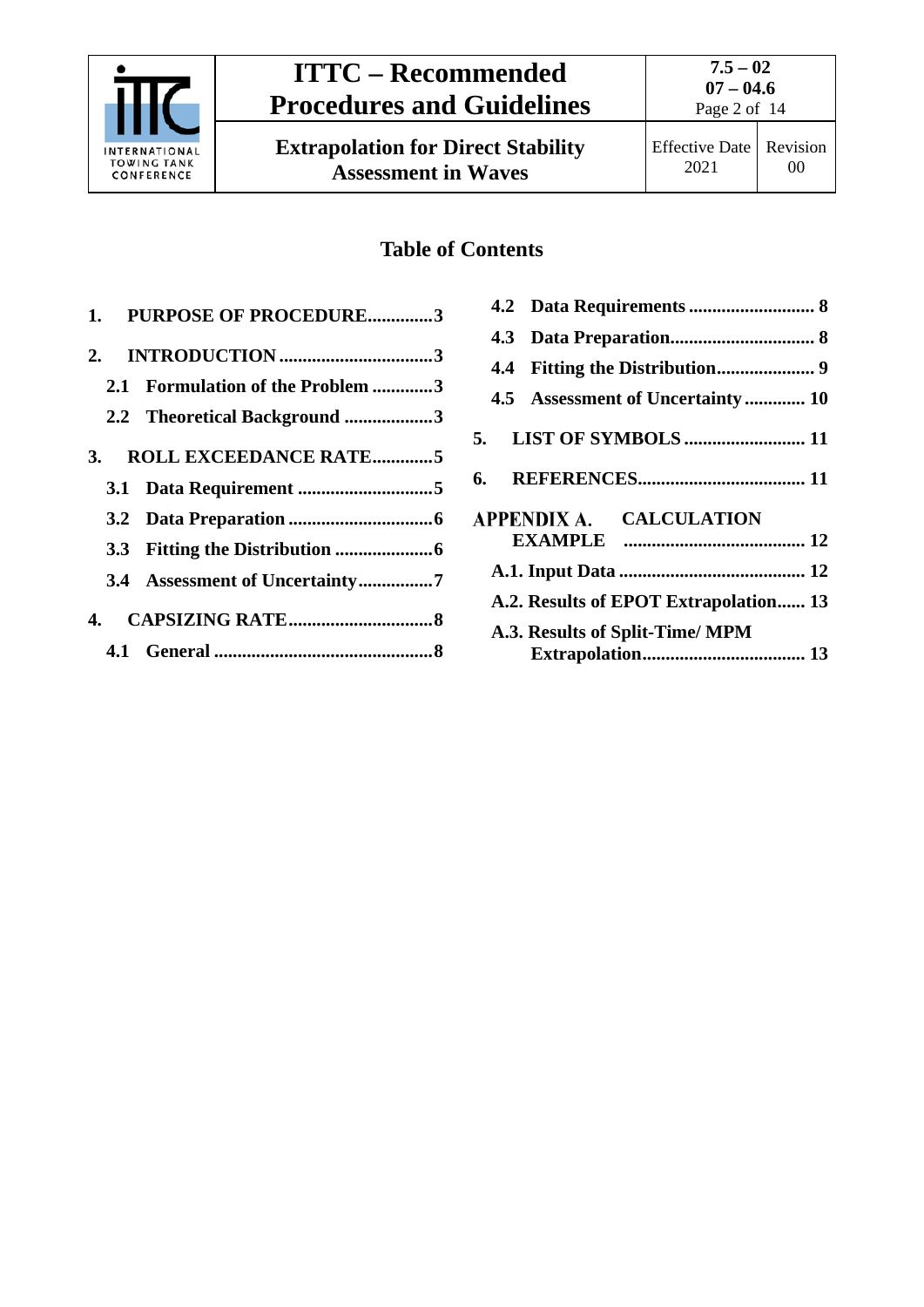

**Extrapolation for Direct Stability Assessment in Waves**

**07 – 04.6** Page 3 of 14

**7.5 – 02**

### **Extrapolation for Direct Stability Assessment in Waves**

### <span id="page-2-0"></span>**1. PURPOSE OF PROCEDURE**

This procedure provides detailed guidance on extrapolation of ship motion numerical simulation data to estimate probabilities of large roll angle and capsizing. Envelope Peak Over Threshold (EPOT) method is described for estimation of rate of exceedance of large roll angles. Split-time / Motion Perturbation method (MPM) is described for estimate rate of capsizing events in waves. The procedure also highlights the limitations of these methods.

<span id="page-2-1"></span>Current procedure describes extrapolation for a given sea state, speed and heading.

### <span id="page-2-2"></span>**2. INTRODUCTION**

### **2.1 Formulation of the Problem**

Complexity of physical phenomena related to stability in waves makes numerical simulation the only tool, suitable for detail assessment.

Extrapolation allows extending existing numerical simulation data beyond observation. For example, no exceedances of 40° was not observed over 10 hr of simulation, but there were some 30° and 35° exceedances. Extrapolation methods allow estimating an exceedance rate of 40° by using the existing data rather than run more simulations. Indeed, the extrapolation carries more statistical uncertainty than an estimate based on direct direct observation. Extrapolation is the only technique, capable of estimating probability of capsizing, as the latter is too rare to observe in realistic conditions.

The IMO second generation intact stability criteria allow use of extrapolation as one of the tools for direct stability assessment (paragraph 3.5.5.4.1 of Annex of SDC 7/WP.6).

### <span id="page-2-3"></span>**2.2 Theoretical Background**

Extrapolation is based on two theorems on extreme values. The first extreme value theorem (Fisher-Tippett-Gnedenko) proves that a distribution of the largest value in a sample has a limit in the form of a Generalized Extreme Value (GEV) distribution. The second extreme value theorem (Pickands-Balkema-de Haan) shows that the GEV distribution can be approximated by a Generalized Pareto Distribution (GPD) above a large-enough threshold, (see, e.g. Coles 2001). Extrapolation application can be developed using both GEV and GPD distributions.

Peak-over-threshold (POT) method is a generic extrapolation method based on GPD (Pickands, 1975). A key feature of the POT extrapolation is that it can capture the nonlinearity of the large amplitude response, such as that caused by the changes in the restoring at large roll angles and in waves.

The tail (*y>u*) of *any* distribution can be approximated with a GPD above a sufficiently large threshold. The GPD is defined by three numbers – a shape parameter  $\xi$ , a scale parameter  $\sigma$ , and threshold value  $u$  – and has the following form for *y*>*u*:

$$
pdf(y) = \begin{cases} \frac{1}{\sigma} \left( 1 + \xi \frac{y - u}{\sigma} \right)^{-(1 + \frac{1}{\xi})} & \xi \neq 0\\ \frac{1}{\sigma} exp\left( -\frac{y - u}{\sigma} \right) & \xi = 0 \end{cases}
$$
(1)

$$
cdf(y) = \begin{cases} 1 - \left(1 + \xi \frac{y - u}{\sigma}\right)^{-1/\xi} & \xi \neq 0 \\ 1 - \exp\left(-\frac{y - u}{\sigma}\right) & \xi = 0 \end{cases}
$$
 (2)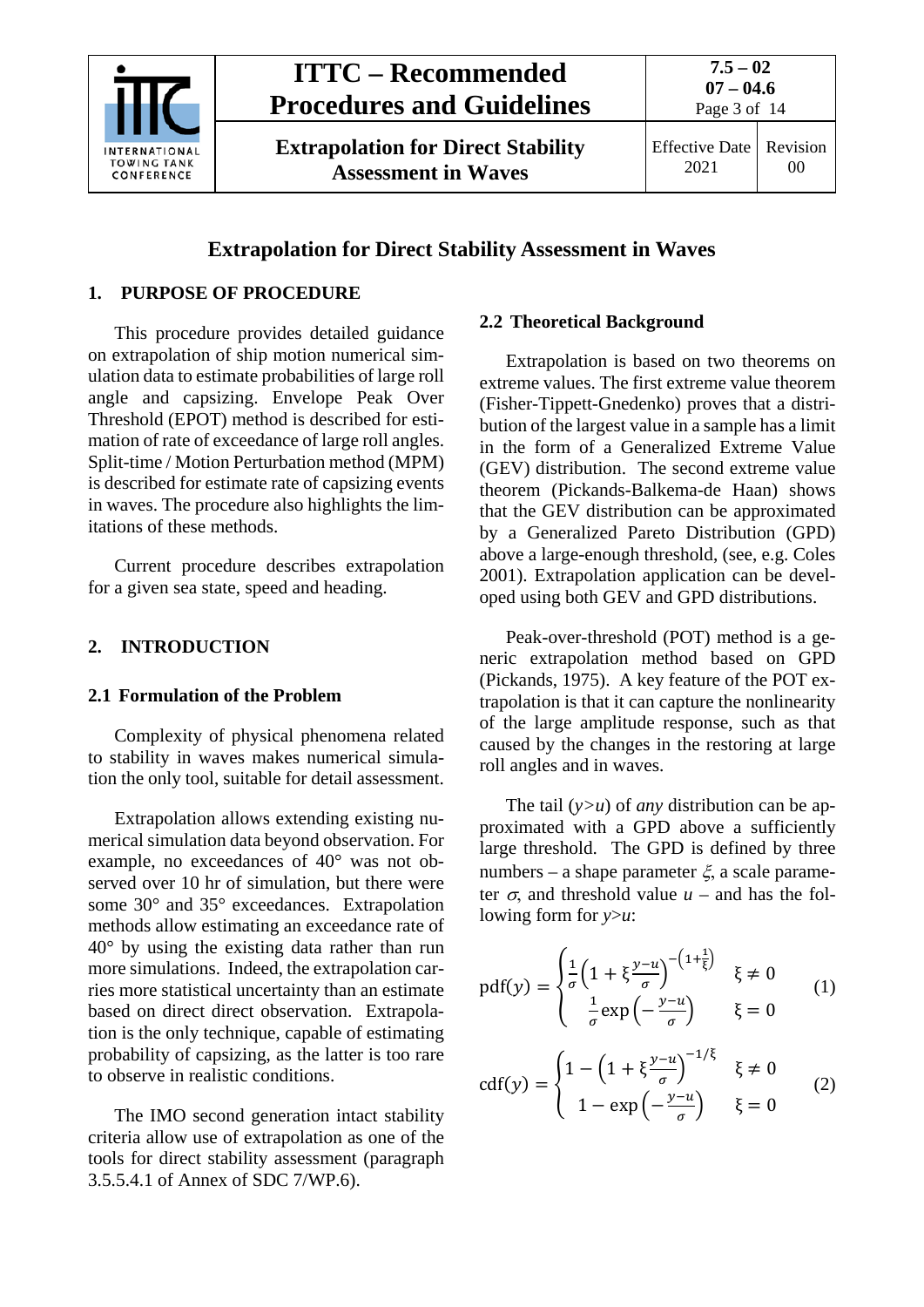

The objective of the present application is to estimate a rate of exceedance  $\hat{\lambda}(c)$  of a target value *c*>*u* above the threshold *u*:

$$
\hat{\lambda}(c) = \hat{\lambda}(u)c\widehat{\mathrm{df}(c)}\tag{3}
$$

where  $\hat{\lambda}(u)$  is the rate of upcrossing of the threshold *u*, estimated directly form the time series.

For application of a GPD, three parameters must be found: shape  $\xi$  and scale  $\sigma$  and threshold *u*. The scale parameter  $\sigma$  is positive, while the shape parameter  $\xi$  can be either positive or negative. A negative shape parameter imposes a limitation on the expressions in parenthesis of equations and formally introduces a right bound to the distribution:

pdf(y) = 0, if 
$$
y > u - \frac{\sigma}{\xi}
$$
 and  $\xi < 0$  (4)

The shape parameter defines the type of tail: heavy, exponential, or light, as shown in Figure 1.



Figure 1 Types of tails per GPD approximation

The roll restoring arm  $(\overline{GZ})$  curves of most ships have a limited range of stability, leading to the appearance of an unstable equilibria at the angle of vanishing stability, as well a maximum value of  $\overline{GZ}$ . This configuration leads to a heavy tail after the maximum of the  $\overline{GZ}$  curve, which switches to a light tail in the immediate vicinity

of the angle of vanishing stability. Figure 2 illustrates the configuration, see (Belenky, et al 2019) for details.



Figure 2 Configuration of a trail of roll peak distribution

The standard POT method is only applicable to independent data points, while the roll motions of a ship are correlated because of the ship's inertia, correlated wave excitation, and "memory" in the hydrodynamic forces. The application of POT, therefore, requires an extraction of independent points from the time history, a process known as "de-clustering."

Fitting an envelope to the time history of the roll motion, as illustrated in Figure 3, is a convenient way to de-cluster the data, as the peaks of the envelope of the roll response are sufficiently far from each other to provide the necessary independence. The use of an envelope to de-cluster the roll motion provides the additional letter in the acronym of the method, so POT becomes EPOT – Envelope Peaks Over Threshold

Declustering with the envelope uses a property of relatively narrow band spectrum of roll motion that is usually correct for beam, following and stern-quartering seas. As the roll spectrum grows wider in head and oblique seas, the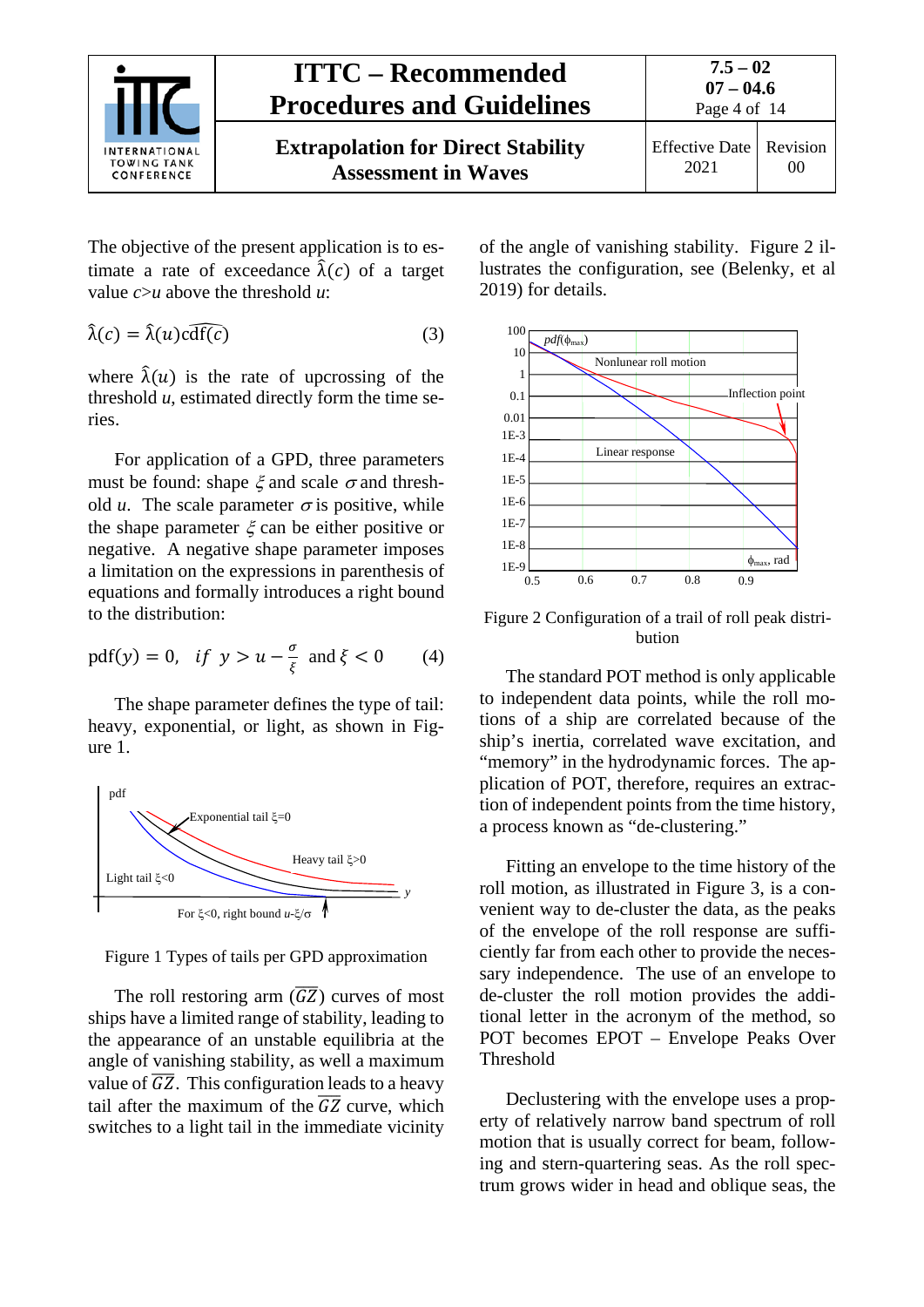

envelope peaks may need to be checked for decorrelation as recommended in Section 3 of this document.



Figure 3 De-clustering using an envelope

Estimation of the rate of capsizing requires an additional step: calculation of capsizing metric with MPM. The roll rate is perturbed until capsizing is observed (see Figure 4). The difference between the roll rate at upcrossing and the roll rate when capsizing is observed is the metric, as this difference indicates "the distance to trouble."



Figure 4 Motion perturbation for computing the capsizing metric

The capsizing metric is a random number showing how likely capsizing is at a given instant of time. It has been demonstrated that the tail of the MPM capsizing metric is exponential. Algorithm of calculation of the capsizing metric and its extrapolation are given in Section 4 of this document.

Finally, relation between the probability of and time needs to be mentioned. If there is a requirement for estimation of a probability of exceedance of a certain roll angle or a capsizing, a time of exposure, *Te* must be specified. Then the probability that at least one exceedance (or capsizing) will occur during the time  $T_e$  can be estimated as:

$$
\hat{P}(T_e) = 1 - \exp(-\hat{\lambda}(c)T_e)
$$
\n(5)

where  $\hat{\lambda}(c)$  is an estimate of exceedance or capsizing rate.

### <span id="page-4-1"></span><span id="page-4-0"></span>**3. ROLL EXCEEDANCE RATE**

### **3.1 Data Requirement**

The minimum required combined length of time histories of roll motion is 40 hours. While the bulk of statistical validation was performed for 100 hours time histories (Weems et al. 2019), a successful test for 40 hours is described in (Belenky 2020), subsection 5.3.3.

It may be possible to run the EPOT extrapolation for shorter time. It will require favorable comparison of the extrapolation based of shorter simulation with the extrapolation using at least 40 hours of the simulation time history.

The simulation time histories should include sufficient information on nonlinearity of the roll motion. At least 5% of the envelope peaks should exceed a half of the angle of maximum of the GZ curve in calm water. Caution has to be exercised when applying the method to oblique heading, while this requirement may be slightly relaxed in stern-quartering seas (Belenky et al. 2018).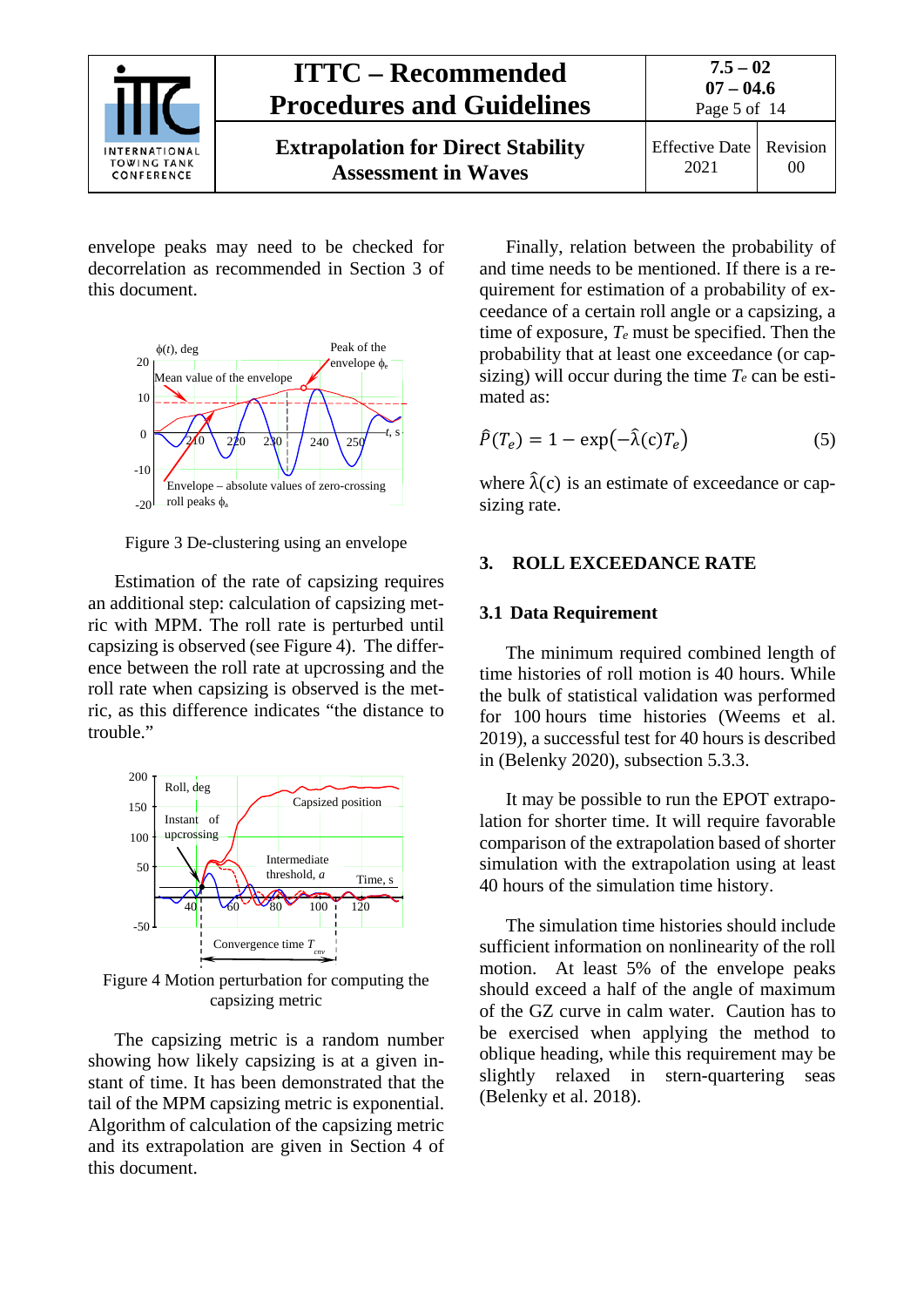

**Extrapolation for Direct Stability Assessment in Waves**

### **7.5 – 02 07 – 04.6** Page 6 of 14

Effective Date 2021

### Revision 00

### <span id="page-5-0"></span>**3.2 Data Preparation**

It is convenient to present roll motion time history data as a set of independent records. Length of each record should be about 30 minutes.

Zero-crossing peaks are extracted from each record. Absolute values of these peaks  $\phi$ <sub>a</sub> form the envelope as shown in Figure 3.

Mean value for the envelope is estimated for each record. Mean-crossing peaks of envelope φ<sup>e</sup> are collected for further processing.

In the case of oblique seas, when the spectrum of roll motion is widening, an additional check for the data independence needs to be perofrmed. Time is recorded together with each peak of roll motion and retained for the meancrossing envelope peaks φe.

Decorrelation time  $T_d$  (time duration to reach independence) is estimated as described in the subsection 3.2.3 of the ITTC Procedure 7.5-02- 01-08 (see Figure 5). Estimation of auto-covariance function  $\hat{R}$  is described in the subsection 3.2.1 of the above procedure.

The time between the envelope peaks should be more than the decorrelation time *Td*. If one or several peaks of the envelope are located closer then  $T_d$ , the largest among them is used for the further processing.

### <span id="page-5-1"></span>**3.3 Fitting the Distribution**

The tail of the distribution of a large roll angle is supposed to be heavy (see Figure 2). When the shape parameter  $\xi > 0$  and threshold value  $u = \sigma/\xi$ , the GPD is equivalent to a Pareto distribution with scale  $y_m = \sigma/\xi$  and shape  $\alpha =$ 1⁄ξ:

$$
pdf(y) = \frac{\alpha y_m^{\alpha}}{y^{\alpha+1}}
$$
 (6)

The conditional probability of exceedance of a target value *y* associated with dynamic stability failure is expressed as:

$$
P(Y > y | Y > u) = \left(\frac{u}{y}\right)^{\alpha} = \left(\frac{y}{u}\right)^{-\frac{1}{\xi}} \tag{7}
$$

Here, the threshold *u* does not have to be the same as in the GPD case. A method for finding the threshold and estimating the shape parameter is proposed in Belenky et al*.* (2018), which is based on Beirlant, et al*.* (2004), Dupuis and Victoria-Feser (2006), and Mager (2015).

To extrapolate with equation (7), the threshold is found from applicability considerations so only one parameter needs to be fitted.

The input data for fitting consists of *N* independent envelope peaks  $\phi_e$  (Figure 3). After the independence of the peaks has been established, there is no need to keep track of the number of records and the time when a peak has been recorded. The method is applied to a sample sorted in descending order – a.k.a. order statistics:

$$
Y = sort_{desc}(\phi_e)
$$
 (8)

The Hill estimator provides the shape parameter  $\xi$  – for the case of Pareto  $\xi$  > 0:

$$
\hat{\xi}_k = \frac{1}{k} \sum_{i=1}^k \log \left( \frac{Y_i}{Y_k} \right) \tag{9}
$$

where the index  $k$  refers to the number of upper order statistics used in the estimation. Mager (2015) suggests the first index  $k = min(40,0.02N)$ , while the last (largest) value for the index taken as 0.2*N*.

The threshold *u* is found by an index that corresponds to a minimum of the mean squared prediction error function: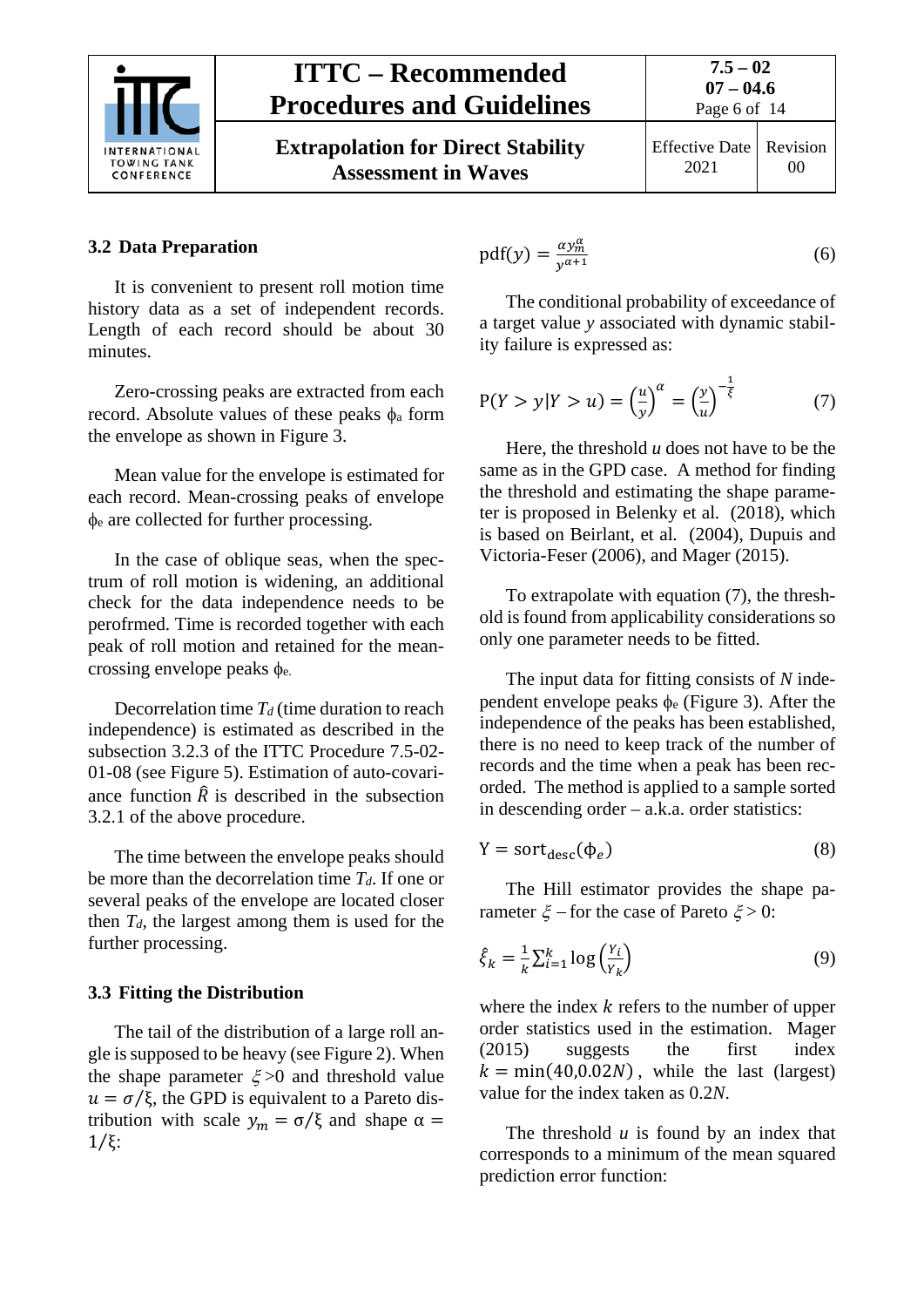

**Extrapolation for Direct Stability Assessment in Waves**

$$
\begin{array}{c|c}\n \text{Effective Date} & \text{Revision} \\
 \hline\n 2021 & 00\n \end{array}
$$

$$
\widehat{\Gamma}(k) = \frac{1}{\widehat{\xi}_k^2 \cdot k} \sum_{i=1}^k \frac{\left(\log\left(\frac{Y_{i-1}}{Y_{k-1}}\right) + \widehat{\xi}_k \log\left(\frac{i}{k+1}\right)\right)^2}{\left(\sum_{j=i}^k j^{-2}\right)} + \frac{2}{k^2} \sum_{i=1}^k \frac{\left(\log\left(\frac{i}{k+1}\right)\right)^2}{\left(\sum_{j=i}^k j^{-2}\right)} - 1 \tag{10}
$$

Once the index *k* corresponding to a minimum of  $\hat{\Gamma}$ , is found, the threshold is set as:

$$
u = Y_k \tag{11}
$$

The extrapolated estimate of the exceedance rate of target value *c* can be computed as:

$$
\hat{\lambda}(c) = \hat{\lambda}(u) \left(\frac{c}{u}\right)^{-1/\hat{\xi}}
$$
\n(12)

where  $\hat{\lambda}(u)$  is the rate of upcrossing of threshold *u*, estimated as:

$$
\hat{\lambda}(u) = \frac{k}{T_{tot}}\tag{13}
$$

where  $T_{tot}$  is the total time of all the records available.

#### <span id="page-6-0"></span>**3.4 Assessment of Uncertainty**

The uncertainty of extrapolation coming from finite volume of the data sample can be evaluated with confidence interval, containing the true value with confidence probability  $\beta$ .

The confidence interval for the extrapolated value is computed assuming a normal distribution for the estimate of the shape parameter  $\hat{\xi}$ . Its variance estimate is expressed as:

$$
\widehat{Var}(\widehat{\xi}) = \frac{\widehat{\xi}^2}{k} \tag{14}
$$

The boundaries of the confidence interval of the estimate are:

$$
\hat{\xi}_{up,low} = \hat{\xi} \pm K_{\beta} \sqrt{\widehat{Var}(\hat{\xi})}
$$
\n(15)

where  $K_\beta$  is a half of a non-dimensional confidence interval computed as a normal quantile of 0.5(1+ $\beta$ ). For  $\beta$ =0.95,  $K_{\beta}$ =1.96.

The number of upcrossings of the threshold *k* has a binomial distribution with the estimate of a parameter

$$
\hat{p} = \frac{k \Delta t}{T_{tot}} \tag{16}
$$

where ∆*t* is time increment used in the simulation. The confidence interval for  $\hat{\lambda}(u)$  is computed using normal approximation for binomial distribution. The variance of the number of upcrossings *k* is estimated as:

$$
\hat{V}_k = \frac{\Delta t}{T_{tot}} \hat{p}(1 - \hat{p}) \tag{17}
$$

Then the confidence interval for  $\hat{\lambda}(u)$  is coumputed as:

$$
\hat{\lambda}_{up,low}(u) = \frac{N_{av} \pm K_{\beta} \sqrt{\hat{v}_k}}{T_{tot}}
$$
\n(18)

Boundaries for the extrapolated value are computed through the lower and upper boundaries of the upcrossing rate estimate  $\hat{\lambda}_{low,up}(u)$ and the shape parameter estimate  $\xi_{low,up}$ :

$$
\begin{cases}\n\hat{\lambda}_{low}(c) = \hat{\lambda}_{low}(u) \left(\frac{c}{u}\right)^{-1/\hat{\xi}_{low}} \\
\hat{\lambda}_{up}(c) = \hat{\lambda}_{up}(u) \left(\frac{c}{u}\right)^{-1/\hat{\xi}_{up}}\n\end{cases}
$$
\n(19)

Equations (19) contain a product of the boundaries of two estimates. If the desired confidence probability for the entire extrapolated estimate  $\hat{\lambda}(c)$  is to be  $\beta = 0.95$  then the confidence probabilities for each estimate  $\lambda(u)$  and  $\xi$ must be set as:

$$
\beta_1 = \sqrt{\beta} = \sqrt{0.95} = 0.975\tag{20}
$$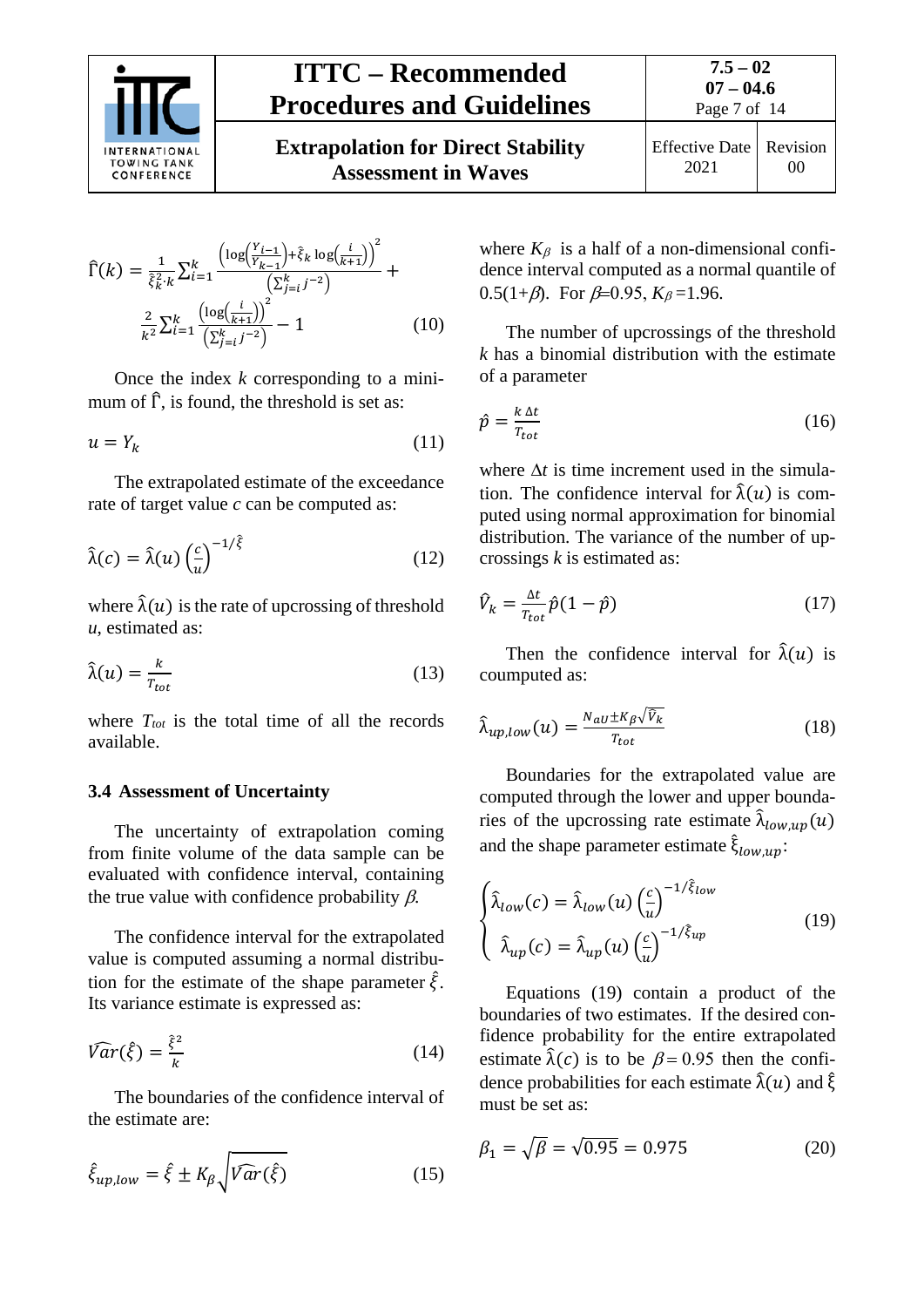

**Extrapolation for Direct Stability Assessment in Waves**

**7.5 – 02**

In order to account for the difference in the confidence probability,  $K_\beta$  is set to 2.236 in equations (15) and (18).

### <span id="page-7-1"></span><span id="page-7-0"></span>**4. CAPSIZING RATE**

### **4.1 General**

Primary application area for the Split-Time / Motion Perturbation Method (MPM) is estimation of probability of capsizing. In general, the split-time method is intended for estimating the probability of complex and rare physical phenomena in which the physics of the problem changes with the extreme response, such as that caused by capsizing in dead ship conditions or pure loss of stability in stern quartering / following seas.

### <span id="page-7-2"></span>**4.2 Data Requirements**

The minimum required combined length of time histories of roll motion is 40 hours. While the bulk of statistical validation was performed for 100 hours time histories (Belenky et al. 2018), a successful test for 40 hours is described in (Belenky 2020), subsection 5.3.4.

It may be possible to run the split-time /MPM method using shorter simulation time. It will require favorable comparison of the extrapolation based of shorter simulation with the extrapolation using at least 40 hours of the simulation time history.

There is no requirement on how large roll motions should be. The treatment of nonlinearity is included in computation of the capsizing metric (or the metric of capsizing likelihood).

### <span id="page-7-3"></span>**4.3 Data Preparation**

The metric of capsizing likelihood is computed at the instant of upcrossing of an intermediate roll threshold *a*.

The choice of the intermediate threshold *a* is done based on consideration of computational efficiency. If the threshold is set too high, there will be too few upcrossings available for the metric computations and additional simulation time may be required. If the threshold is set too low, there will be many upcrossings leading to dependent metric values. Thus, many of these values will be rejected during the de-clustering procedure, which will decrease computational efficiency. 7-10 upcrossings per an independent record of 30 minutes long was found to be acceptable.

The evaluation of the metric consists from the following steps.

- 1. Compute the time instant of up crossing *tUi* and the roll rate at the instant of upcrossing  $\phi_{Ui}$  using linear interpolation between the roll angle and rate data points, respectively. Similarly compute values of heave, pitch and their derivatives at the instant of upcrossing.
- 2. Compute perturbed solution for  $\phi_0 = a$  and  $\phi_0 = \phi_{U_i} + \Delta \phi$ , while using the values for pitch and heave, computed at the previous step, as the initial conditions for pitch and heave equations respectively. If capsizing is not observed, the perturbed solution converges with the unperturbed solution (see Figure 4), the convergence time  $T_{\text{cav}}$  is defined when the difference between perturbed and unperturbed solution does not exceed a given value for a given number of points.
- 3. The next perturbation is carried out for  $\dot{\phi}_0$  =  $\phi_{U_i}$  + 2 $\Delta \phi$ , keeping the rest of the initial conditions the same. The procedure is repeated for  $3\Delta\dot{\phi}$ ,  $4\Delta\dot{\phi}$ ..., until the capsizing is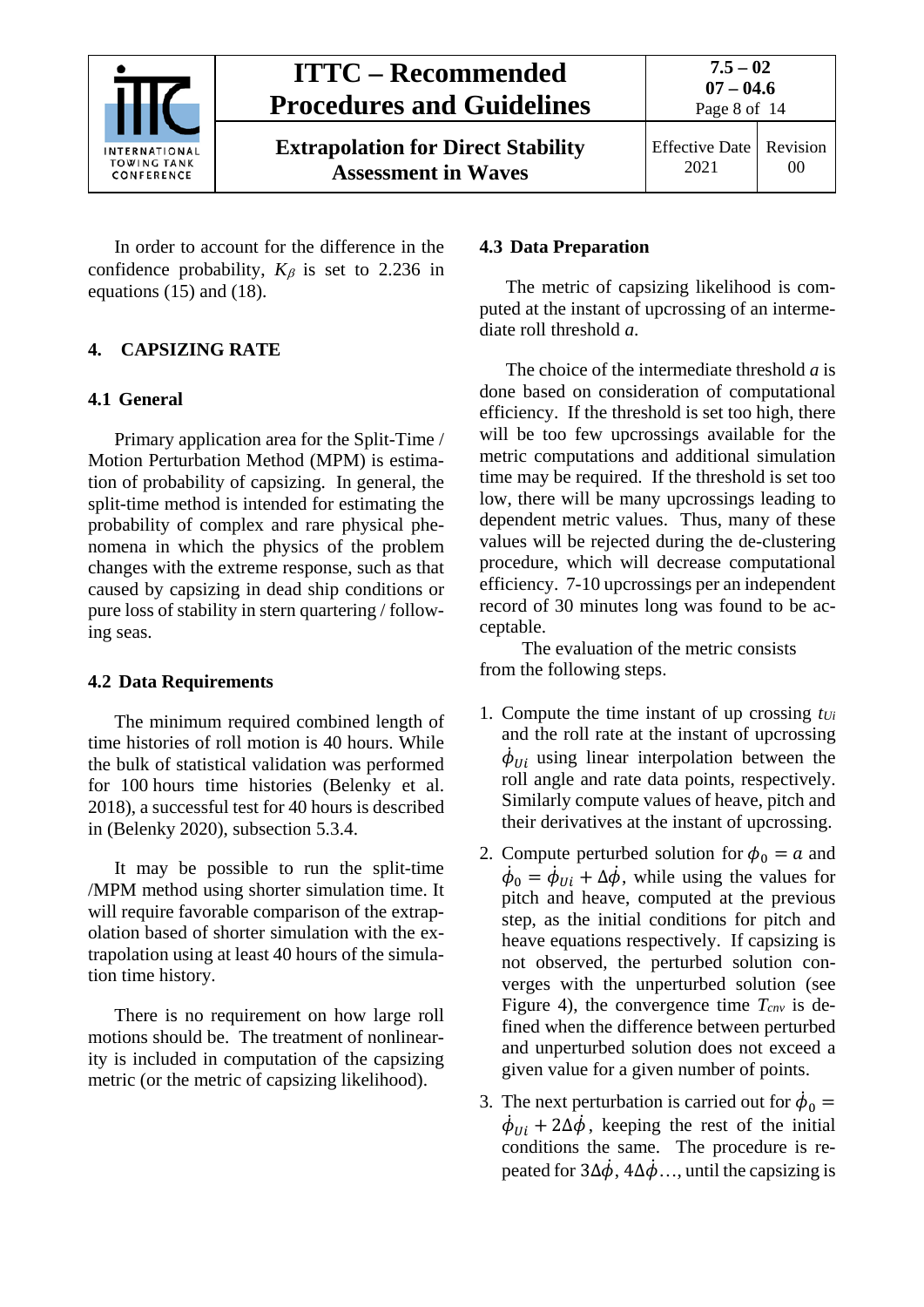

**Extrapolation for Direct Stability Assessment in Waves**

Page 9 of 14

observed as shown in Figure 4 for  $\phi_0 =$  $\phi_{Ui} + m \Delta \phi$ , where *m* is the number of iterations.

- 4. Once capsizing is observed for  $\phi_0 = \phi_{U_i} +$  $m\Delta\phi$ , the critical roll rate is computed as  $\phi_{Ci} = \phi_{Ui} + (m - 1)\Delta\phi$ , convergence time *Tcnv* for the penultimate iteration is recorded for further use in the declustering procedure.
- 5. Metric for the *i*-th upcrossing is computed as:

$$
y_i = 1 + \dot{\phi}_{Ui} - \dot{\phi}_{Ci} ; \quad i = 1, ..., N_U \tag{21}
$$

where  $\phi_{ci}$  is the critical roll rate calculated for the *i*-th upcrossing, and  $\phi_{Ui}$  is the roll rate observed at the i-th upcrossing, *NU* number of observed upcrossings.

The up crossings of a level usually comes in groups, the metric values are clustered, meaning that the metric values within a same cluster may be dependent. A de-clustering procedure is used to ensure independence of the collected metric values. The cluster is defined as a group of the metric values *yi*, corresponding to up crossings that are closer than respective convergence time durations  ${y_i}_{i=b_j}^{c-c_j}$  $e_i = e_j$ , where *b<sub>j</sub>* and *e<sub>j</sub>* are indexes of the beginning and end of *j*-th cluster. The declustered values are determined as maximum value within each cluster:

$$
x_j = \max\left(\{y_i\}_{i=b_j}^{i=e_j}\right), j = 1...N
$$
 (22)

#### <span id="page-8-0"></span>**4.4 Fitting the Distribution**

As demonstrated in Belenky et al (2018), the independent large values of the metric (21) can be approximated with an exponential tail. Fitting a tail involves finding a threshold, after which the exponential approximation is applicable. Two options are described below: one is the prediction error criterion (Mager 2015) and the other is the goodness-of-fit test (Stephens, 1974).

To use the prediction error technique, the data needs to be sorted in descending order. A mean squares prediction error function is defined as (Mager 2015):

$$
\begin{aligned} \hat{\Gamma}(k) &= \\ \frac{1}{\hat{\gamma}_k^2} \sum_{i=1}^k \left(\frac{k+1}{i} - 1\right)^{-1} \left(x_{i,k} + \hat{\gamma}_k \log\left(\frac{i}{k+1}\right)\right)^2 \\ &+ \frac{2}{k} \sum_{i=1}^k \left(\frac{k+1}{i} - 1\right)^{-1} \left(\log\left(\frac{i}{k+1}\right)\right)^2 - 1, \end{aligned} \tag{23}
$$

where *k* is an index corresponding to a candidate threshold, while  $\hat{\gamma}_k$  is exponential distribution parameter estimated on the subset of the data points indexes from 1 to *k*.

$$
k \in [ \min(40, 0.02N); 0.2N ] \tag{24}
$$

$$
\hat{\gamma}_k = \frac{1}{k} \sum_{j=1}^k (x_j - x_k) \tag{25}
$$

The resulting threshold *u* (not to be confused with intermediate threshold *a*, used earlier) is found where the mean squares prediction error function experiences a global minimum.

To use the goodness-of-fit technique, the data needs to be sorted in ascending order. The candidate threshold *u* is searched for the data point indexes *k* within the following range:

$$
k \in [0.7N; N - 10] \tag{26}
$$

For a candidate threshold *u,* there are *n* points available for fitting ranging from 10 to 0.3*N*. The data points  $v_i$  above the candidate threshold are *u* defined as:

$$
v_j = x_j - u; \ j = 1, ..., n \tag{27}
$$

The exponential distribution parameter,  $\hat{\gamma}_u$ , estimated for the candidate threshold *u*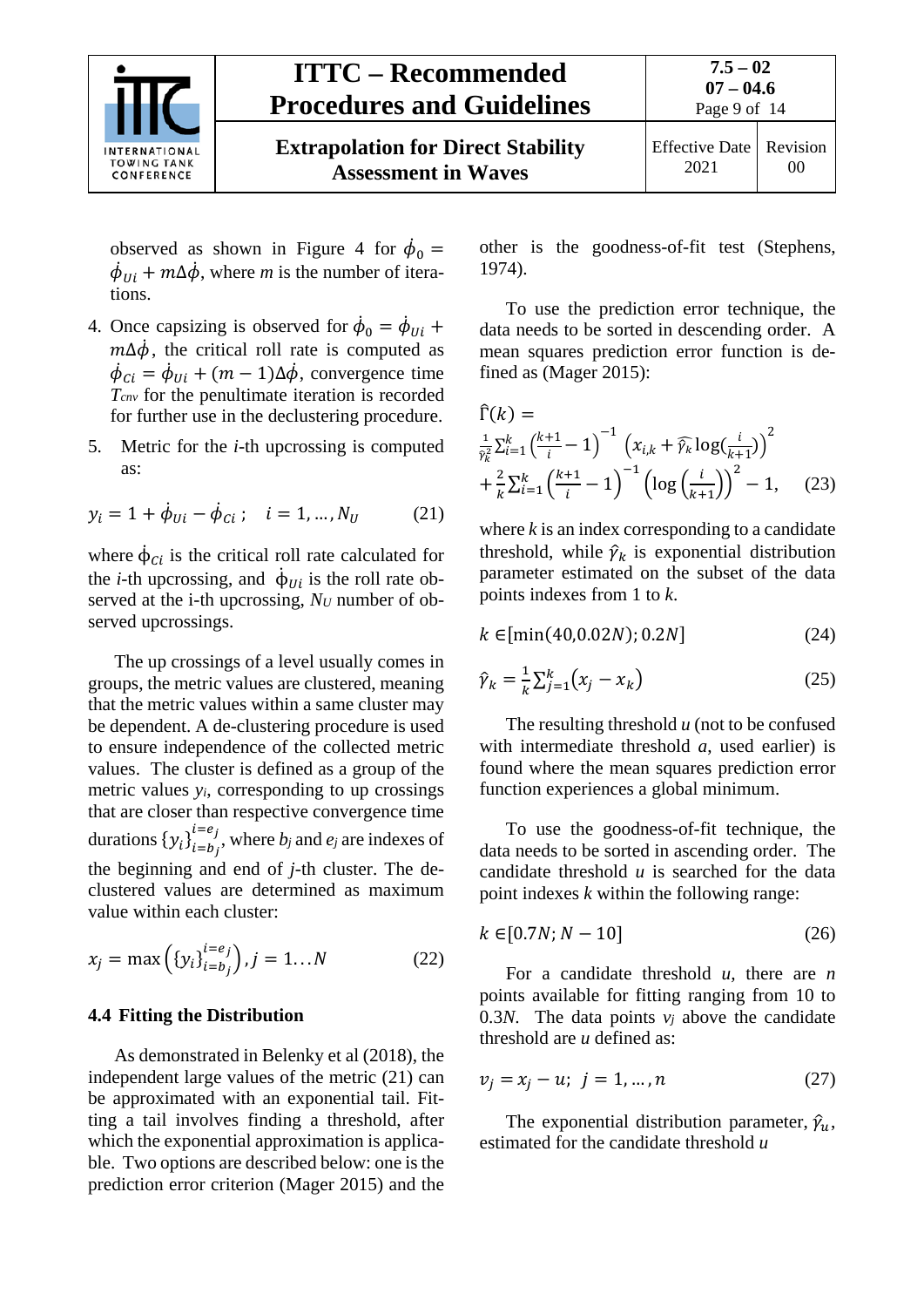

$$
\hat{\gamma}_u = \frac{1}{n} \sum_{j=1}^n \nu_j \tag{28}
$$

The test statistic for the null hypothesis is defined as:

$$
D^* = \left(D - \frac{0.2}{n}\right) \left(\sqrt{n} + 0.26 + \frac{0.5}{\sqrt{n}}\right) \tag{29}
$$

where  $D = \max\{D^+, D^-\}$  with:

$$
D^{+} = \max_{j=1,\dots,n} \left| \frac{j}{n} - z_{j} \right| \tag{30}
$$

$$
D^{-} = \max_{j=1,\dots,n} |z_j - \frac{j-1}{n}| \tag{31}
$$

$$
z_j = 1 - e^{-\frac{v_j}{\hat{v}_u}}
$$
\n(32)

The critical values for the test statistic  $D^*$ were tabulated by Stephens (1974) and placed in Table 1. For a range of candidate thresholds, the test statistic  $D^*$  could then be computed and a  $p$ value of the test for the exponential distribution be calculated. Since Stephens (1974) tabulated critical values for only a few significance levels, the  $p$ -value can be taken as the significance level whose critical value is the largest but still smaller than  $D^*$ .

Table 1 Critical Values for Goodness-of Fit Method

| Level of sig-<br>nificance, $p$ | 0.01      | 0.02<br>5 | 0.05  | 0.10  |
|---------------------------------|-----------|-----------|-------|-------|
| $D^*$                           | 1.30<br>8 | 1.19      | 1.094 | 0.990 |
| Level of sig-<br>nificance, $p$ | 0.15      | 0.20      | 0.25  | 0.30  |
| $D^*$                           | 0.92<br>6 | 0.88      | 0.835 | 0.795 |
| Level of sig-<br>nificance, $p$ | 0.35      | 0.40      | 0.45  | 0.50  |
| $D^*$                           | 0.76      | 0.73      | 0.710 | 0.685 |

A final threshold can be selected as the largest *u* above which the thresholds have their associated  $p$ -value larger than certain significance level. A significance level of 5% seems reasonable but it has been found that for the extrapolation to work, it should be larger, say 10% or above.

The extrapolated estimate of the capsizing rate is computed as

$$
\hat{\lambda} = \hat{\lambda}(u) \exp\left(-\frac{1-u}{\hat{v}}\right) \tag{33}
$$

where the estimate of the parameter  $\hat{\gamma}$  corresponds to the chosen threshold  $u$ ,  $\hat{\lambda}(u)$  is the rate of upcrossing of threshold *u*, estimated with equation (13).

#### <span id="page-9-0"></span>**4.5 Assessment of Uncertainty**

The uncertainty of the estimation of the capsizing rate is driven by the finite volume of the data available for extrapolation. The confidence interval for the extrapolated value is computed assuming a normal distribution for the estimate of the parameter  $\hat{v}$ . Its variance estimate is expressed as:

$$
\widehat{Var}(\widehat{y}) = \frac{\widehat{Var}(x-u)}{n} \tag{34}
$$

where  $\widehat{Var}(x - u)$  is the variance, estimated for the points above the threshold  $u$  while  $n$  is the volume of sample above the threshold *u*. The boundaries of the confidence interval of the estimate are:

$$
\hat{\gamma}_{up,low} = \hat{\gamma} \pm K_{\beta} \sqrt{\hat{Var}(\hat{\gamma})} \tag{35}
$$

where  $K_\beta$  is a half of a non-dimensional confidence interval computed as a normal quantile of  $0.5(1+\beta_2)$ , where  $\beta_2$  is the confidence probability for the parameter, computed as  $\beta_2 = \sqrt{\beta}$ , while is the confidence interval accepted for the entire extrapolated estimate.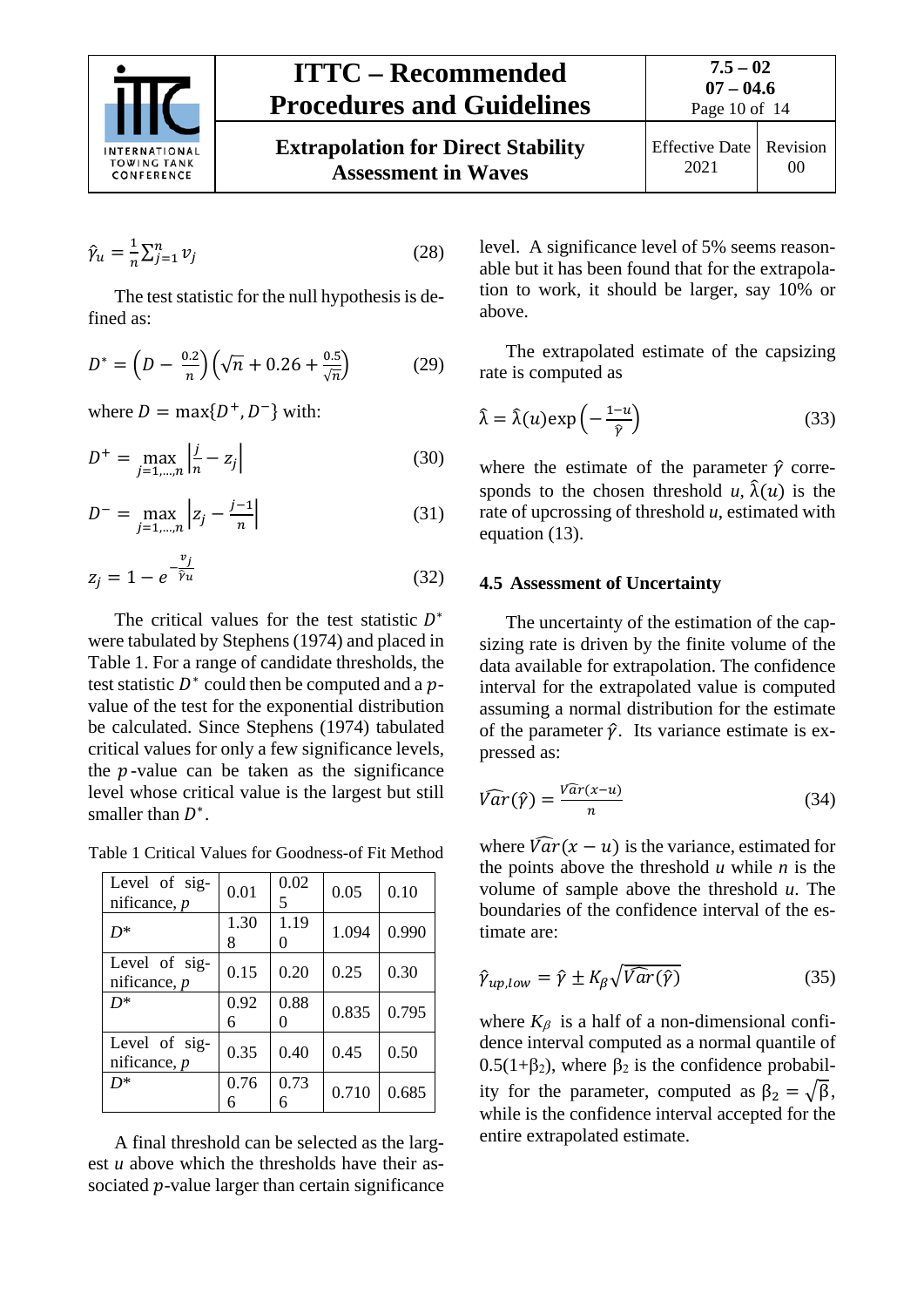

Boundaries for the extrapolated estimate are computed through the lower and upper boundaries of the upcrossing rate estimate  $\hat{\lambda}_{low,up}(u)$ , (see equation 18) and the parameter estimate  $\hat{\gamma}_{up,low}$ :

$$
\begin{cases}\n\hat{\lambda}_{low}(c) = \hat{\lambda}_{low}(u) \exp\left(-\frac{1-u}{\hat{\gamma}_{low}}\right) \\
\hat{\lambda}_{up}(c) = \hat{\lambda}_{up}(u) \exp\left(-\frac{1-u}{\hat{\gamma}_{up}}\right)\n\end{cases}
$$
\n(36)

Similar to equations (19), the equation (36) contain a product of the boundaries of two estimates. If the desired confidence probability for the entire extrapolated estimate  $\hat{\lambda}(c)$  is to be  $\beta$  = 0.95 then the confidence probabilities for each estimate  $\hat{\lambda}(u)$  and  $\hat{v}$  must be set as shown in equation (20)

### <span id="page-10-0"></span>**5. LIST OF SYMBOLS**

- *c* Target for extrapolation
- cdf cumulative density function
- *N* Total number of independent data points
- $\hat{P}(T_e)$  Estimate of probability of at least one exceedance or capsizing occurs during the time of exposure
- pdf probability density function
- *Td* Time of decorrelation, s
- *Te* Time of exposure, s
- *Ttot* Total time of available simulation, s
- *u* Threshold value
- *Var*() Variance operator
- β Confidence probability
- γ Parameter of exponential distribution
- $\lambda(c)$  Exceedance or capsizing rate s<sup>-1</sup>
- $λ(u)$  Exceedance of a threshold *u*, s<sup>-1</sup>
- ξ Shape parameter of Generalized Pareto distribution or Pareto distribution
- σ Scale parameter of Generalized Pareto Distribution
- φ Roll angle, deg
- φ*<sup>a</sup>* Roll amplitude (absolute values of roll peaks), deg
- $\dot{\phi}$  Roll rate, rad/s
	- Estimate ("hat" above a symbol)
	- $_{\text{un}}$  Upper boundary of confidence interval
	- **Lower boundary of confidence interval**

### <span id="page-10-1"></span>**6. REFERENCES**

- Belenky, V., K. Weems, V. Pipiras, D. Glotzer, and T. Sapsis (2018). "Tail Structure of Roll and Metric of Capsizing in Irregular Waves". *Proc.* 32nd Symp. Naval Hydrodynamics, Hamburg, Germany.
- Belenky, V., D. Glotzer, V. Pipiras, and T. Sapsis (2019). "Distribution tail structure and extreme value analysis of constrained piecewise linear oscillators". *Probabilistic Engineering Mechanics* Vol. 57, pp 1-13.
- Belenky, V. (2020) Continued development of second generation intact stability criteria. Technical report NSWCCD-80-TR-2020/000
- Bishop, R. C., W. Belknap, C. Turner, B. Simon, and J. H. Kim (2005). "Parametric Investigation on the Influence of GM, Roll damping, and Above-Water Form on the Roll Response of Model 5613", Report NSWCCD-50-TR-2005/027.
- Beirlant, J., Y. Goegebeur, J. Teugels, and J. Segers (2004). *Statistics of Extremes*, Wiley Series in Probability and Statistics. John Wiley & Sons, Ltd., Chichester.
- Coles, S. (2001). *An Introduction to Statistical Modeling of Extreme Values*. Springer, London.
- Dupuis, D. J., and M.-P. Victoria-Feser (2006). "A robust prediction error criterion for Pareto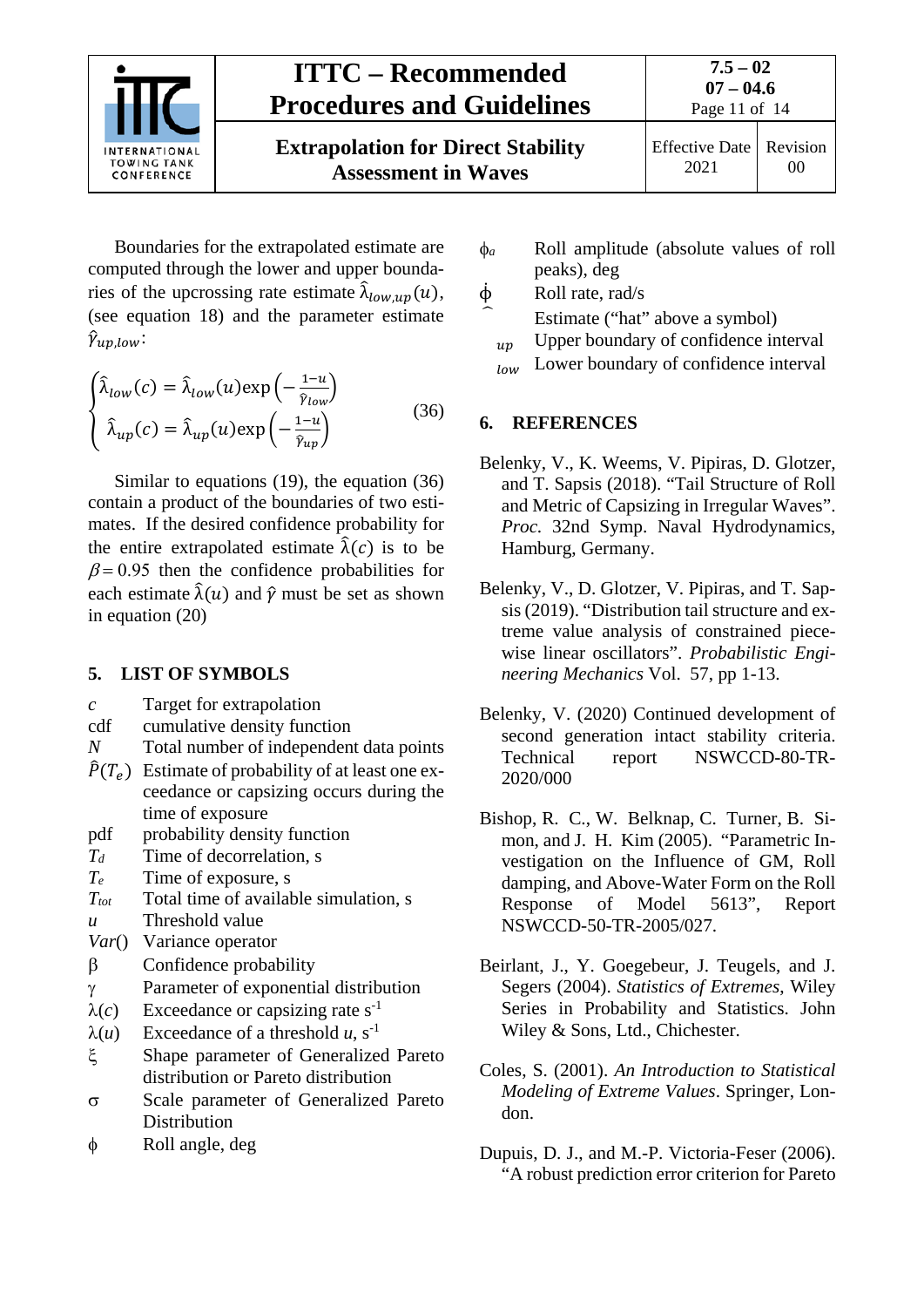

**Extrapolation for Direct Stability Assessment in Waves**

Effective Date 2021 Revision 00

modelling of upper tails," *Canadian Journal of Statistics*, Vol. 34, 2006, pp. 639–658.

- Mager, J. (2015). "Automatic threshold selection of the peaks over threshold method", Master's Thesis, Technische Universitat Munchen.
- IMO SDC 7/WP.6 Report of the Drafting Group on Intact Stability, London, UK, February 2020.
- Pickands, J. (1975). "Statistical Inference Using Extreme Order Statistics," The Annals of Statistics, Vol. 3, No. 1, pp. 119-131.
- Stephens, M. A. (1974). "Edf statistics for goodness of t and some comparisons," *Journal of the American Statistical Association,* Vol. 69, No. 347, pp. 730-737.
- Weems, K., Belenky, V. and K. Spyrou. 2018. "Numerical Simulations for Validating Models of Extreme Ship Motions in Irregular Waves" *Proc. 32nd Symposium of Naval Hydrodynamics,* Hamburg, Germany.
- Weems, K., Belenky, V., Campbell, B., Pipiras, V. and T. Sapsis (2019) "Envelope Peaks Over Threshold (EPOT) Application and Verification" *Proc. 17th Intl. Ship Stability Workshop*, Helsinki, Finland, pp. 71-79.

### <span id="page-11-1"></span><span id="page-11-0"></span>**Appendix A. CALCULATION EXAMPLE**

### **A.1. Input Data**

Both extrapolation procedures are demonstrating using ONR (US Office of Naval Research) tumblehome topside configuration (Bishop, et al 2005). Principle dimensions and other general input data are placed to Table A1, while the lines are shown in Fig. A1

Fast volume-based simulation tool (Weems, et al 2018) was used to generate sample data. Simulation included 3 degrees of freedom: heave-roll-pitch, with body-nonlinear formulation for hydrostatic and Froude-Krylov forces, while appropriate coefficients were used for the rest of forces. Wave environment was represented by long-crested irregular waves generated with Bretscheider spectrum recommended by ITTC 1978.

#### Table A1 Principle Input Data

| Length BP, m                | 154    |
|-----------------------------|--------|
| Breadth molded, m           | 18     |
| Draft amidships, m          | 5.5    |
| KG, m                       | 7.5    |
| Displacement, MT            | 8675.6 |
| GM, m                       | 2.2    |
| Speed, kt                   | 6      |
| Heading, deg                | 45     |
| Significant wave height, m  | 9      |
| Total volume of sample, hr  | 40     |
| Duration pf each record, hr | 0.5    |



Figure A1 ONR Tumblehome Topside Configuration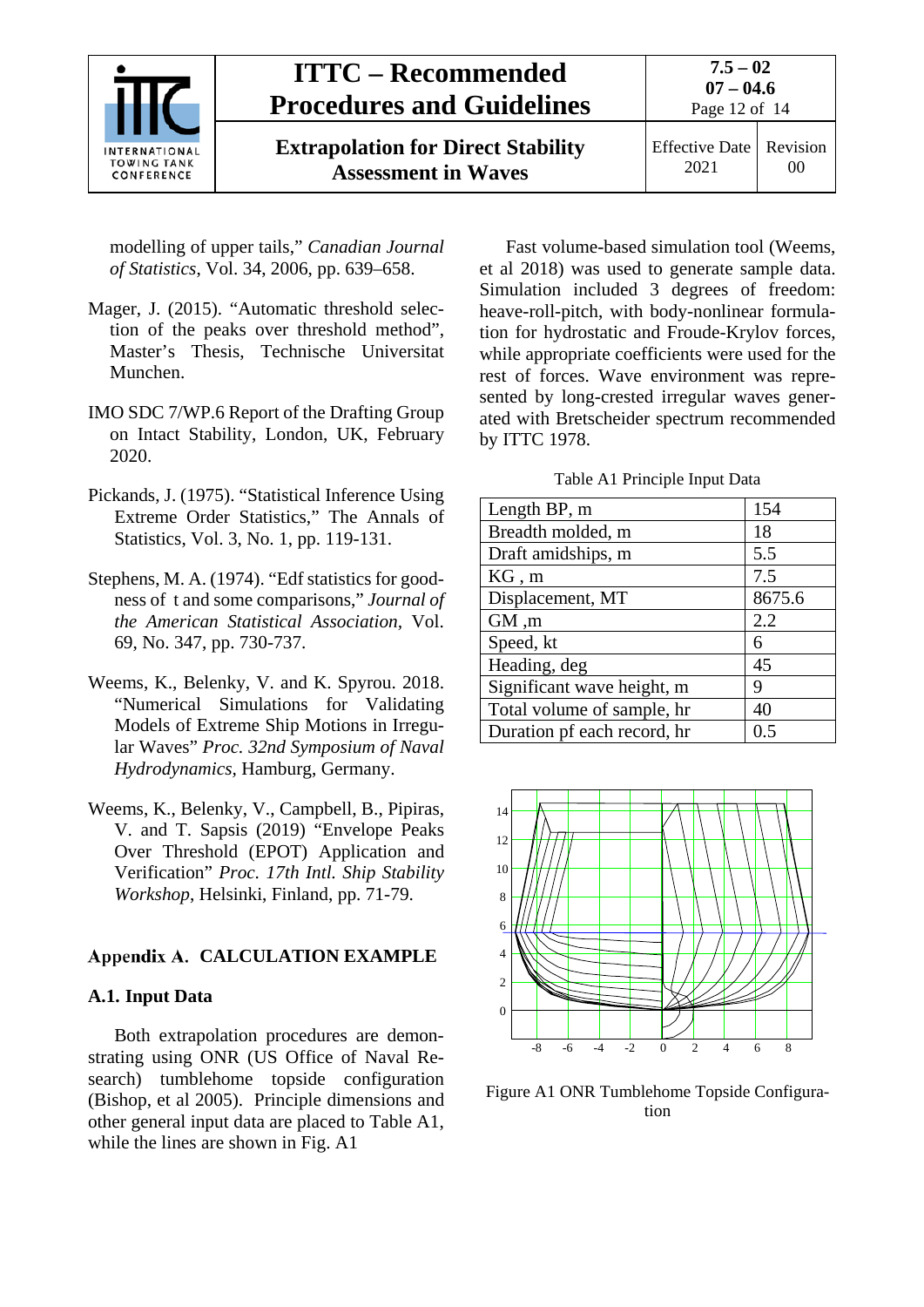

**Extrapolation for Direct Stability Assessment in Waves**



Effective Date 2021 Revision 00

### <span id="page-12-0"></span>**A.2. Results of EPOT Extrapolation**

Example calculation were carried out for irregular waves with and modal period of 15 s. Sample record is shown in Figure A2. Maximum observed angle over 40 hours of simulation was 28.1°.



Figure A2 Sample Record

There were total of 22318 zero-crossing peaks in 40 records, 2294 peaks were found to be independent, using envelope-base de-clustering procedure. The first index to search threshold  $(k = min(40, 0.02N))$  were taken as 40, while the last index (0.2*N*) equals 459, leave 420 potential thresholds. The mean squared prediction error function shown in Figure A6.



Figure A3 Mean squares prediction error function

The index, corresponding to the minimum error value was found to be 347, corresponding to the angle of *u*=15.68 deg. Number of point available for fitting the tail is *k*=112.

The shape parameters of Pareto distribution was estimated as  $\hat{\xi} = 0.121$  using equation (9). Rate of upcrossing through the level *u* is estimated as  $\hat{\lambda}(u) = 7.91 \cdot 10^{-4} s^{-1}$  with equation (13). The final results - rate of exceeding of 50 degrees is  $\hat{\lambda}(c = 50) = 5.46 \cdot 10^{-8} s^{-1}$ .

Assessment of uncertainty requires calculation of variances of the shape parameters of Pareto distribution using formula (14):  $\widehat{Var}(\widehat{\xi}) =$ 1.309 ∙ 10−4 and variance of the the number of upcrossing using formula (17)  $\hat{V}_k = 111.956$ . The final result is shown in Figure A4.





### <span id="page-12-1"></span>**A.3. Results of Split-Time/ MPM Extrapolation**

Example calculation were carried out for irregular waves with the modal period of 14s. The maximum observed roll angle over 40 hours of simulation was 39.4 degrees. The intermediate threshold was chosen at 12 degrees, resulting in 527 upcrossing over 80 records. The de-clustering procedure produced 321 independent values of the metric, ranging from 0.344 rad/s to 0.767 rad/s.